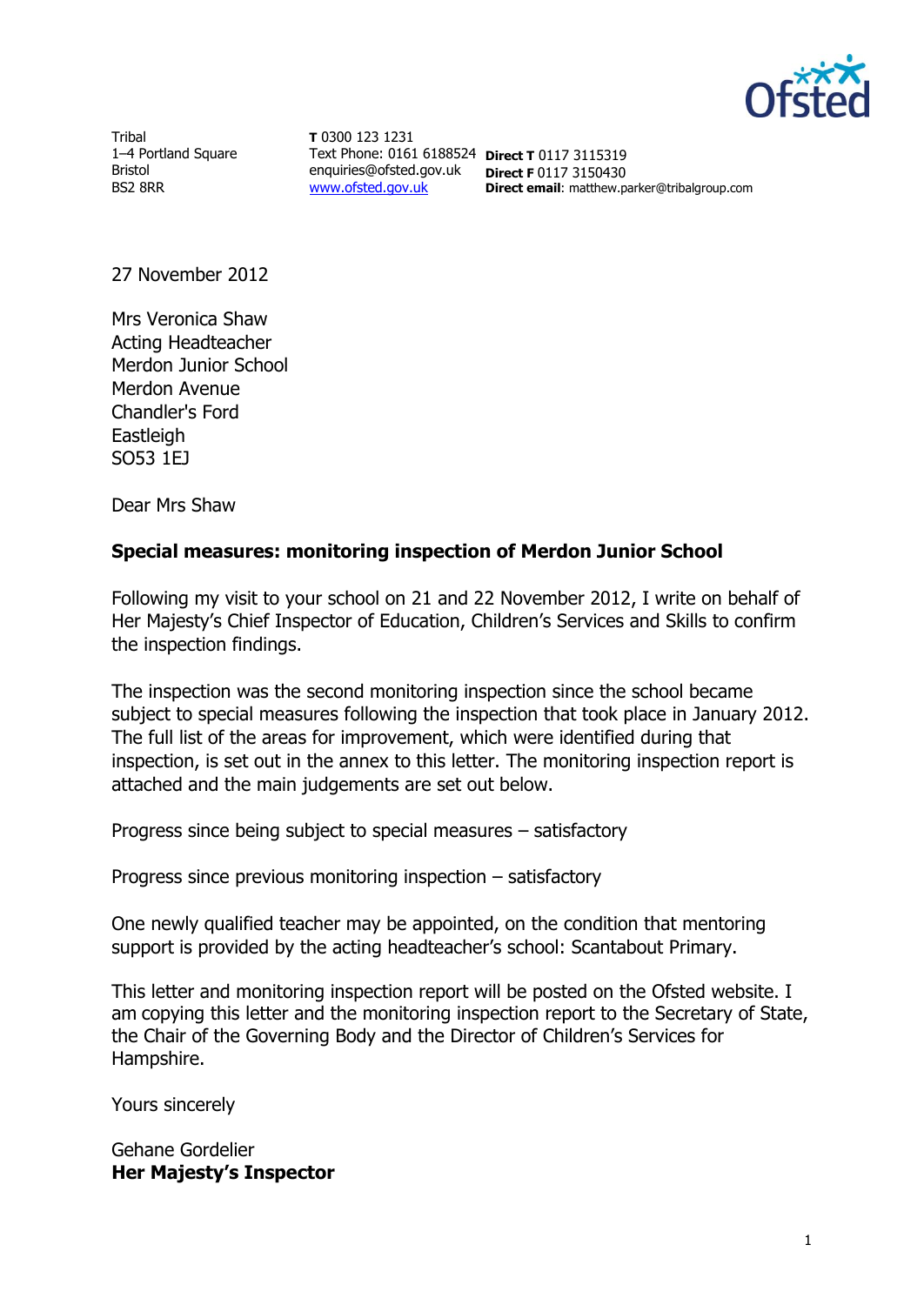

# **Annex**

## **The areas for improvement identified during the inspection which took place in January 2012**

- Raise attainment in writing so that it matches that in reading and ensure pupils meet the levels expected for their age by:
	- using assessment information to plan lessons that are well matched to all pupils' abilities, particularly the most able
	- regularly reminding pupils of their individual targets, as well as those for the whole lesson
	- developing teachers' marking so pupils understand exactly what to do to improve their work and know the next steps in their learning
	- providing greater opportunities for pupils to practise the skills they have learned in literacy lessons when writing in other subjects.
- **E** Ensure pupils make at least the expected progress in English and mathematics
	- by:
- raising teachers' expectations of what all pupils should be able to achieve
- maintaining sufficient pace and challenge in lessons
- checking pupils' progress regularly throughout the year so that underachieving pupils are identified quickly
- intervening promptly in order to target support more effectively, especially for those pupils who are falling behind.
- Improve leaders' systematic monitoring and evaluation of the actions the school takes to remedy areas of weakness by:
- ensuring improvement plans include rigorous measures of progress, tight deadlines and precise measures of success so that leaders can judge the progress the school is making
- using assessment information effectively to set challenging targets for pupils' progress, eradicate underachievement and enable pupils to make good progress and achieve well.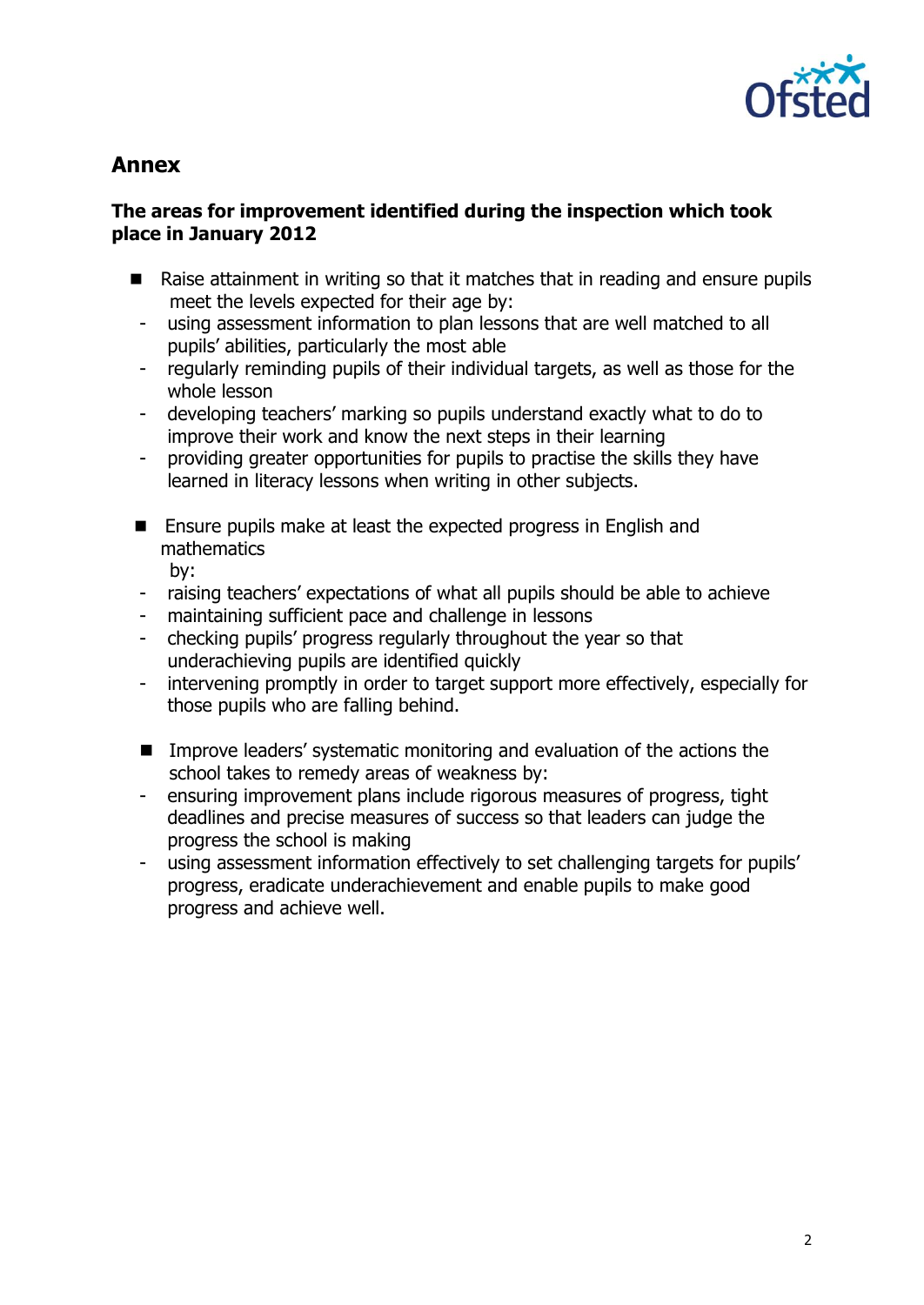

## **Special measures: monitoring of Merdon Junior School**

## **Report from the first monitoring inspection on 19–20 June 2012**

### **Evidence**

The inspector observed the school's work, scrutinised documents and checked the school's single central record. Meetings were held with senior leaders, teachers, support staff, a group of pupils, a group of parents and carers, the Chair of the Governing Body and the District Manager from the local authority. The inspector observed eight lessons alongside either the headteacher or the deputy headteacher. One assembly was also seen.

#### **Context**

The former headteacher retired at the end of summer 2012. The local authority appointed an acting headteacher to work at Merdon Juniors from September 2012 until April 2013. The acting headteacher is the headteacher of a local primary school which was judged as outstanding by Ofsted in June 2009. The acting headteacher works at Merdon Juniors four days a week; the deputy headteacher at Merdon Juniors provides cover in her absence. There have been significant changes to the membership of the governing body. Four governors have left and three new governors have been appointed. The position of teacher governor has become vacant. In September 2012, the governing body elected a new Chair of the Governing Body and vice-chair.

A new District Manager from the local authority has been allocated to the school; however, this is currently on a temporary basis.

#### **Achievement of pupils at the school**

The school did not meet its targets for the proportion of pupils who made at least expected progress in English and mathematics by the end of Year 6 in 2012. However, standards rose and were higher than they have been since 2010. Pupils made better progress in mathematics than in English. The pupils who made the least amount of progress were those who started Year 3 having reached the higher Level 3 at the end of Key Stage 1.

The school now collects and analyses information about pupils' standards in English and mathematics in greater detail. This helps leaders, managers and teachers to set targets for pupils that are appropriate and are aimed at raising levels of attainment. Parents and carers and pupils welcome the use of targets as they help pupils to know what to aim for. Standards in mathematics and writing are now rising throughout the school. Gaps in attainment between different groups of pupils are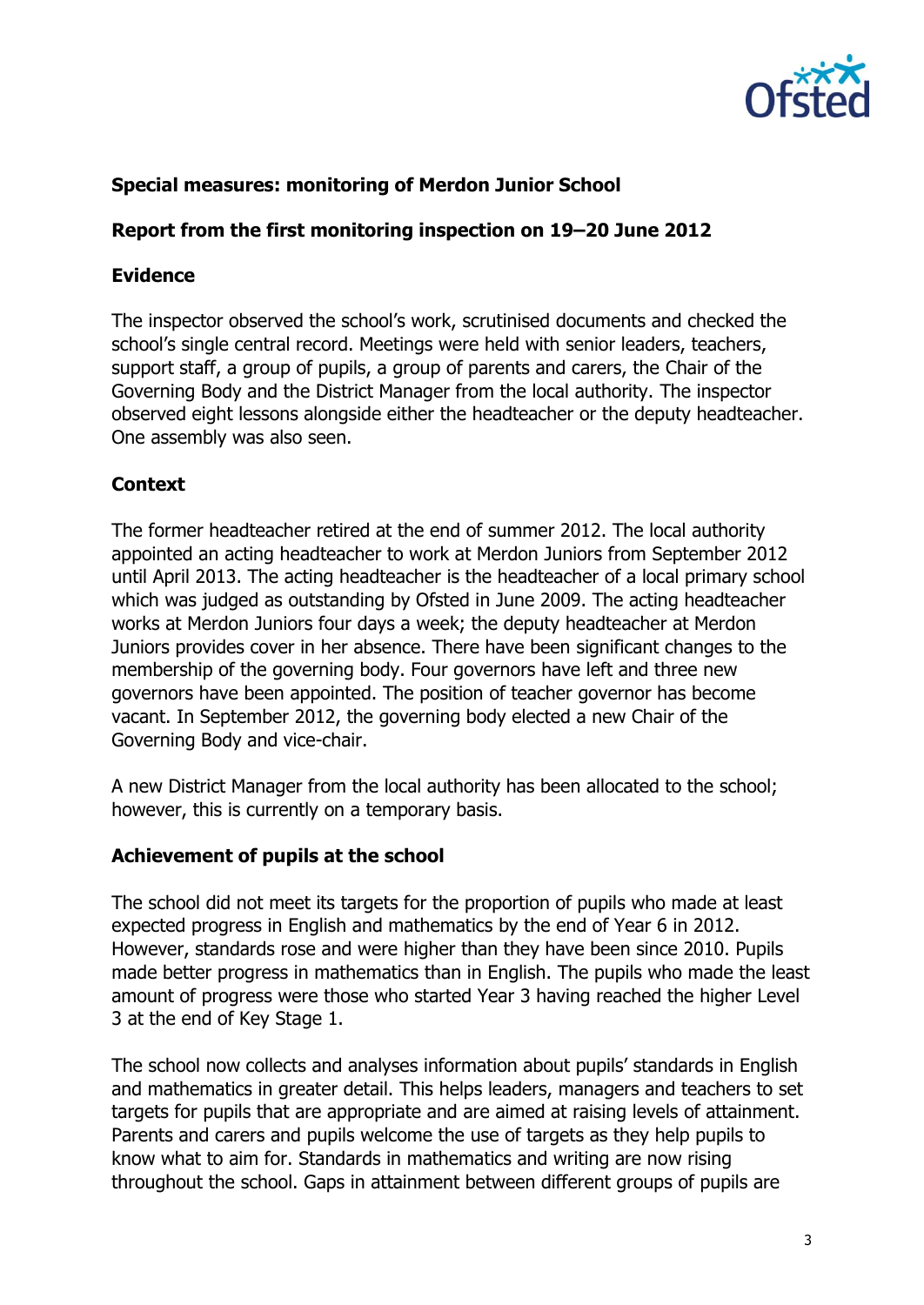

reducing. This is particularly the case in mathematics because pupils are starting to use their mathematical skills more confidently. The best progress currently being made in writing is in Year 6; the slowest rate of progress is in Year 3. Pupils eligible for the Pupil Premium (additional government funding) are progressing as well as their peers across the school. However, due to underachievement in previous years they are behind other pupils in Year 6 in reading, writing and mathematics. Disabled pupils and those with special educational needs are making the same amount of progress as their peers. A few parents and carers who have children with additional needs told the inspector that they were pleased with the support they receive from the school; however, some parents and carers told the inspector that they were not, and that they pay for additional tuition for their children outside of school to help their children to progress well.

Although standards of reading are generally high across the school, there is not always sufficient support for pupils of lower ability during class-based lessons to help with their reading. There is also not always enough challenge for the more-able pupils to develop their skills in reading, particularly lower down the school.

Progress since the last monitoring inspection on the areas for improvement:

- Raise attainment in writing so that it matches that in reading and ensure pupils meet the levels expected for their age – satisfactory
- Ensure pupils make at least the expected progress in English and mathematics – satisfactory

# **The quality of teaching**

The school and local authority's evaluations about the quality of teaching present a more positive picture than the teaching observed during this inspection. The quality of teaching in Year 6 is however consistently good. In the rest of the school, much of the teaching requires improvement, and some weaknesses remain. This highlights the fact that important features of good teaching in English and mathematics are still not well embedded in teachers' daily practice.

Teachers make better use of information about pupils' levels of attainment to raise their expectations of what pupils can achieve. With the exception of guided reading, for which expectations are at times too low, most lessons are well planned. This is because planning now takes better account of pupils' needs and differing abilities. Teachers plan activities to challenge their more-able pupils. However, these activities do not always extend learning and levels of challenge are not introduced early enough during lessons. More teachers now remind pupils to refer to their targets during lessons and this helps pupils to take greater responsibility for their learning.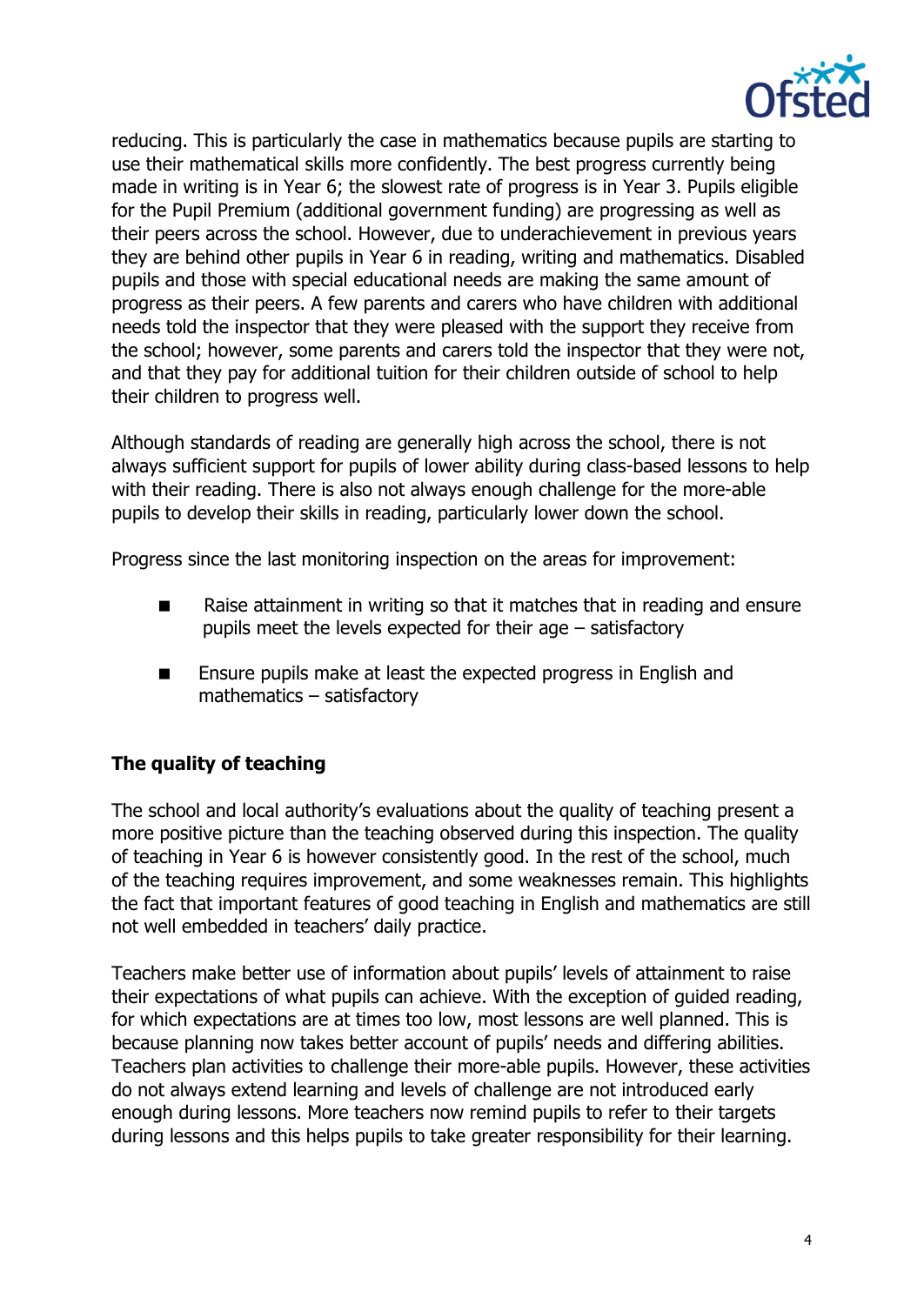

Most teachers ask questions that help pupils to think and give good reasons for their answers.

Teachers actively seek opportunities for pupils to write in other subjects. They use visual aids to engage and motivate pupils, as well as some practical resources to support their learning. Teaching assistants support a wider range of pupils. They appreciate the clear guidance from teachers that helps them to be more effective, especially with those pupils who need extra support.

Despite the improvements made to teachers' planning, some common weaknesses in teaching remain. Teachers do not always have on display the explanation of what pupils are expected to learn during lessons, including new technical vocabulary. This slows the rate of progress made by those pupils who benefit from having this information as a visual reminder. Too few teachers check pupils' understanding and progress during lessons. This reduces their ability to identify those pupils who are either in need of additional support or who are ready for more challenge. All too often, this results in a slower pace of learning than is necessary. Mathematics lessons are usually not taught within a meaningful context. This results in pupils not understanding the value or purpose of what they are learning. Pupils told the inspector that some of their teachers still spend too much time talking, and this reduces the time they have left to get on and finish their work. They also commented on how unhelpful they find the interruptions during mathematics and English lessons when pupils return from music lessons. They noted that additional time to their own learning is lost when teachers then spend time repeating information that has already been shared with the class. Teachers told the inspector that while this situation is much better than it was, it is still not fully resolved.

The quality of teachers' marking in English and mathematics has significantly improved. Pupils now understand what they have to do to improve their work. They are also taking more responsibility for assessing and improving their own work. However, marking in other subjects, except for in science where it is usually done well, is very variable and at times weak.

Most teachers now make better use of homework to help pupils to practise their basic skills of reading, writing and mathematics at home. However, parents and carers are not fully aware of the school's homework policy or the different strategies used to teach some subjects, such as aspects of mathematics. Parents and carers have mixed views about the use of homework. Although a few parents and carers report that their children receive homework regularly and that teachers mark this work well, this is not the case for all classes.

## **Behaviour and safety of pupils**

Pupils feel safe in school. They enjoy coming to school as demonstrated by their high levels of attendance. Pupils understand the different forms that bullying can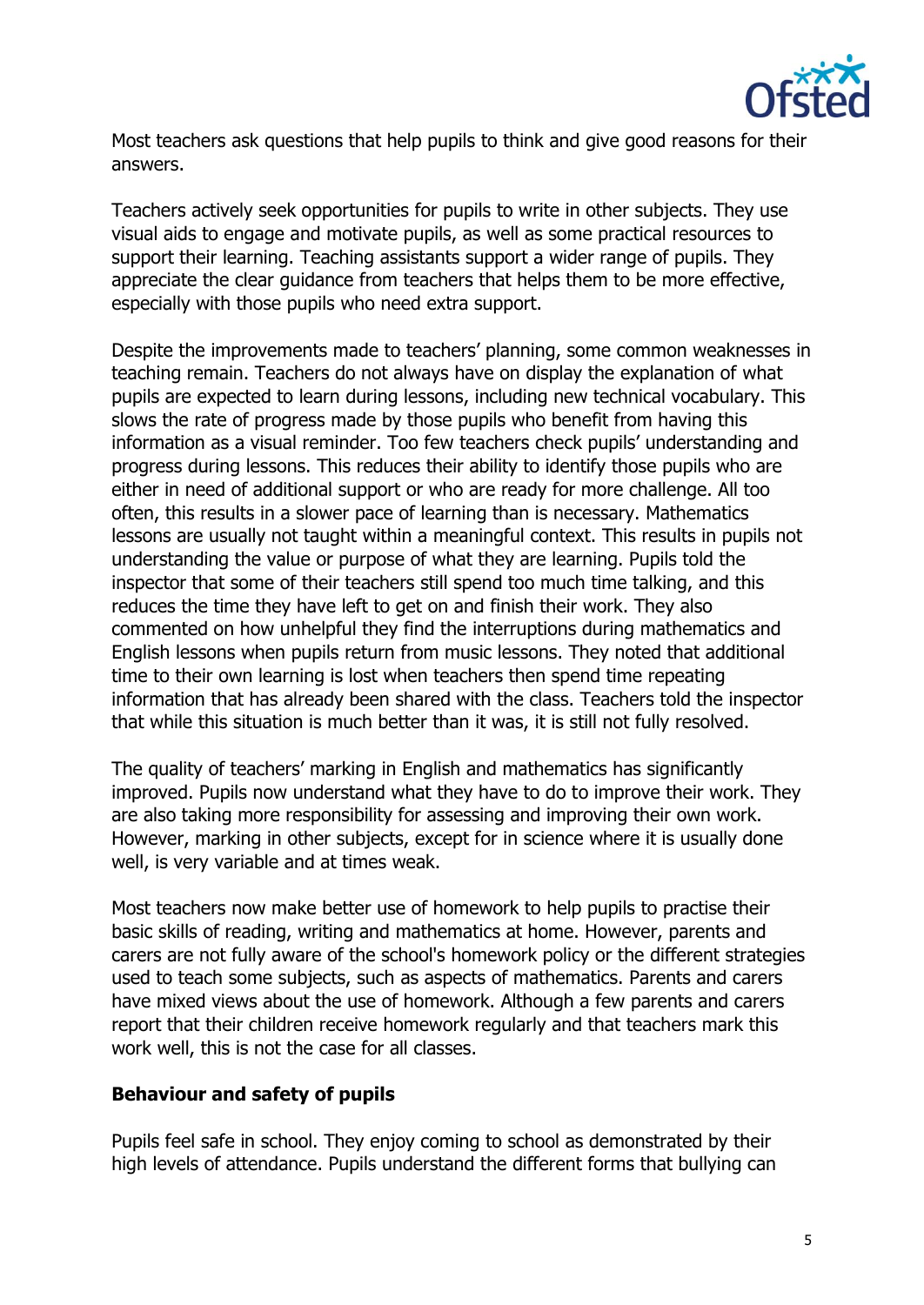

take and the need to respect and value each other's differences. Good assemblies encourage pupils to become peacemakers and to learn how to resolve conflict. When behaviour is less than good, it is generally because teaching fails to engage pupils' interests, or pupils become frustrated because they do not understand what they have to do.

## **The quality of leadership and management of the school**

The acting headteacher and deputy headteacher have gained the confidence of staff and have stabilised the situation at the school. Staff feel valued and well supported during this difficult time of change, especially as a new headteacher has yet to be appointed. The acting headteacher and deputy headteacher make good use of information about pupils' progress to challenge underperformance and identify those pupils in need of additional support. This is already leading to a reduction in the proportion of pupils who underachieve. However, they have yet to compare the progress made by different classes within the same year group and the achievement of pupils of different ability. The mathematics and science leaders are developing their roles well.

There is now regular and more rigorous monitoring of the quality of teaching and learning. The deputy headteacher is particularly astute at identifying strengths and weaknesses in teaching. However, the school's records of lessons observed do not record the value added to pupils' learning and do not focus enough on the progress made by different groups of pupils. Nevertheless, staff appreciate the timely and quality feedback they receive about their practice and say this is helping them to improve.

School self-evaluation is not sufficiently thorough. As a result, important weaknesses are not identified, and judgements about the school's performance are at times over generous. Improvement plans for the whole school as well as for subjects lack detail. This limits the ability of leaders, managers and governors to measure progress precisely. Some timescales are too open and there is not enough information about key aspects of the school's work that need to get better quickly. This includes the actions to be taken to improve teaching and information about what is required in individual education plans. This, together with some key leadership and management roles still being underdeveloped, is compromising the school's ability to build the capacity to sustain improvement. Senior leaders recognise that the senior leadership team, and particularly the leadership and management of English and special educational needs, needs to be reorganised to ensure the school is best placed to make rapid progress.

Many governors are new to the role and will need to get up to speed very quickly to help the school to continue to progress. The governing body has yet to ensure it meets all its statutory duties, for example in terms of monitoring and evaluating the impact of the school's equality of opportunity policy.